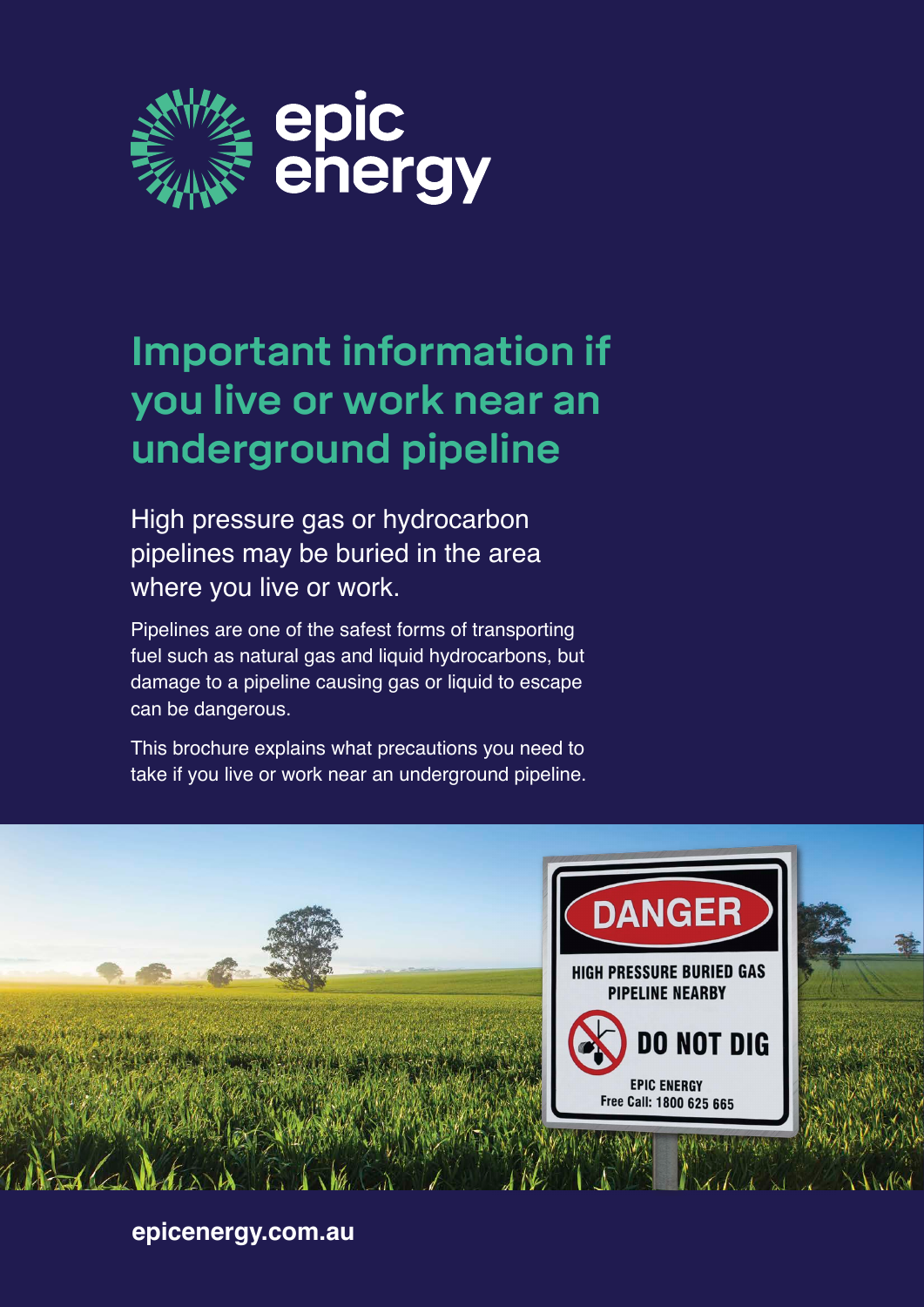## **If an emergency contact Epic Energy**

### **What to do in an Emergency**

If you know or suspect a pipeline is leaking or damaged:

- your safety is your first priority
- leave the area immediately
- avoid creating sparks that could ignite the gas (do not use vehicles, mobile phones, cameras, cigarettes, matches or lighters)
- immediately call our emergency free call number, give your name, a description of the leak, its location and the telephone number you are calling from
- call the Police, if you do not know who operates the pipeline

**PIPELINES EMERGENCIES FREE CALL EPIC ENERGY 1800 625 665**

### **If you plan to work near the pipeline easement**

Epic Energy's pipeline easements average 25 metres wide. Warning signs at regular intervals identify the pipeline route. However, these signs do not mark the exact location of the buried pipeline.

**You must DIAL BEFORE YOU DIG by visiting www.1100.com.au if you plan any of the following activities near one of Epic Energy's pipeline easements:**

- **fencing digging drilling**
- **trenching construction**
- **drainage work use of explosives**
- **land levelling or contouring**
- **use of vibrating machinery**
- **transporting heavy loads**

An Epic Energy representative will visit your work site as soon as practical to determine the exact location of the pipeline and will supervise the works to completion. Penalties do apply for non approved work within the pipeline easement.

Contact **www.1100.com.au** if you are considering any type of construction near the easement. Structures of any kind are not permitted on the easement.

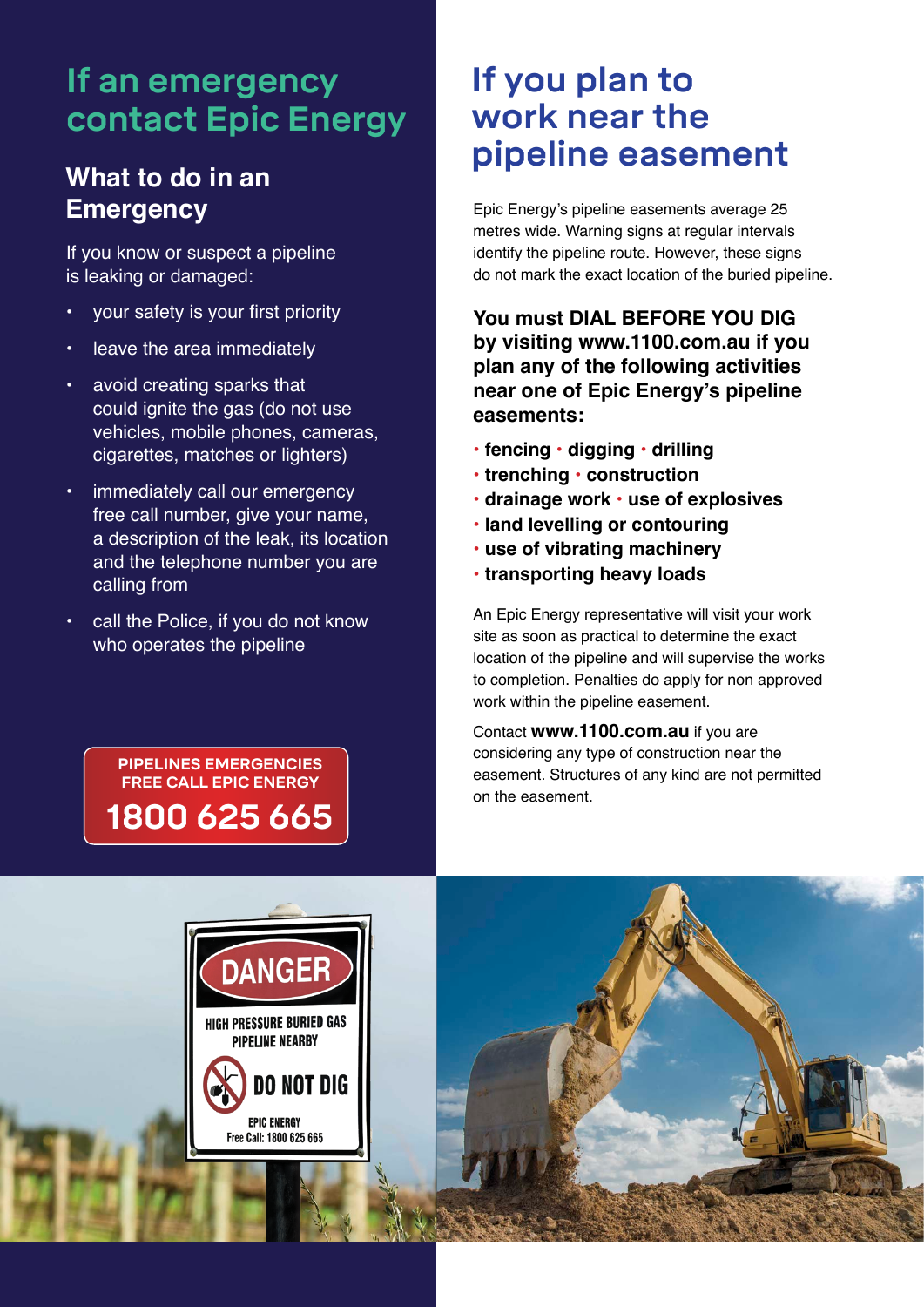## **Do's and dont's near an underground pipeline**

Follow these guidelines to ensure your safety near an underground pipeline.



#### **Don't fence, dig, drill, excavate or bore on the easement without contacting www.1100.com.au**

Epic Energy's pipelines are buried underground at various depths which can change over time due to nature and human activity. Excavation on the easement must be monitored by Epic Energy to avoid rupturing the pipeline or damaging its protective coating. An Epic Energy representative will visit your work site to determine the exact location and depth of the pipeline and will supervise the works to completion.



#### **Don't allow contractors to work on the easement without contacting www.1100.com.au**

If you have contractors doing work near a pipeline easement, they must call DIAL BEFORE YOU DIG 1100 to avoid damaging the pipeline. If necessary we will liaise directly with your contractors to ensure the right precautions are taken and will supervise works at all times.

### $\boldsymbol{X}$ **Don't plant large trees or dense shrubbery or impound water on the easement**

The warning signs marking the pipeline route or "line of sight" must be visible from sign to sign. Trees or shrubs will obstruct the "line of sight". The roots of large trees and shrubs could damage the pipeline's protective coating. Only low growing shrubs, crops and grasses can be grown on a pipeline easement. Dams are not permitted on the easement.

### $\sqrt{2}$ **Do contact Epic Energy to report unauthorised activity on or near the pipeline easement**

When possible, our field crews will notify you before entering your property to inspect, survey or maintain the pipeline or easement. Contact us on our emergency freecall number if you notice anyone working on or near the pipeline easement who is not contracted by you or who is not an Epic Energy representative.

## **How to identify pipeline leaks**

**Immediately contact Epic Energy if you notice any of the following on the pipeline easement:**

- **a hissing or roaring sound**
- **any unusual odour near the pipeline**
- **dead or discoloured vegetation in an otherwise green location • fire**
- 
- **fly swarm**

For information about easement access, proposed works and to report soil erosion please use the free Dial Before You Dig service:

## **BEFORE YOU DIG CONTACT www.1100.com.au**